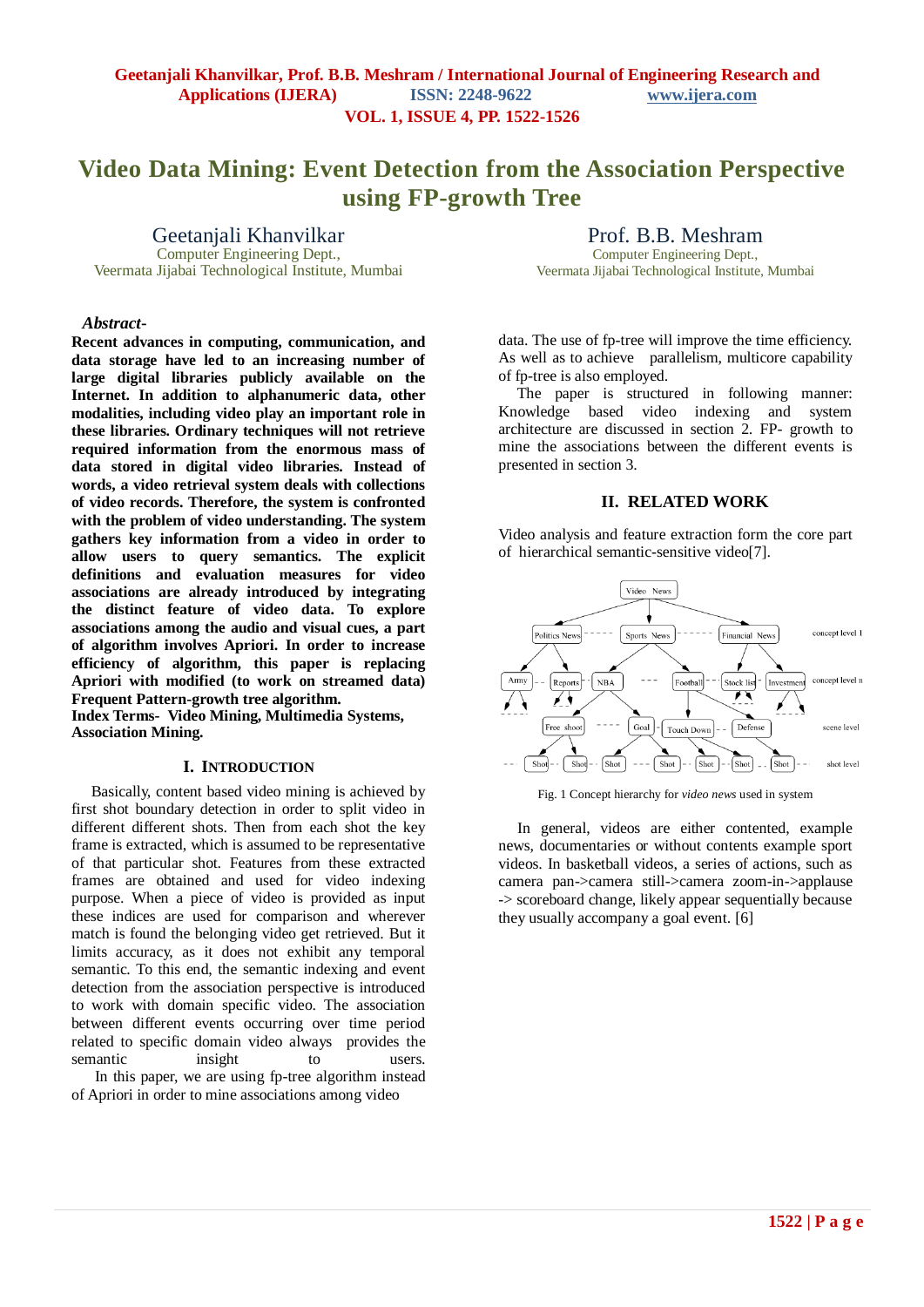# **Geetanjali Khanvilkar, Prof. B.B. Meshram / International Journal of Engineering Research and Applications (IJERA) ISSN: 2248-9622 www.ijera.com VOL. 1, ISSUE 4, PP. 1522-1526**



Fig. 2. Knowledge-based basketball video database management.

 As shown in fig.2, the first level is the host association of the games, example NBA, NCAA. The second level consists of team names of each association such as Houston, Duke, where each video can be explicitly placed into one node. The interesting events from basketball can be used as nodes at third level of indexing structure. Index nodes with video shots are forming the lowest level of hierachy, where each shot may have more than one parent node as some shots may contain several events.



The architecture in fig.3 is implemented by following the steps:

Fig. 3 The architecture of association-based video indexing

a. Segment video into shots by using shot boundary detection techniques [10]. These shots are grouped into two: court and non-court with consideration of dominant color [11].

b. In order to construct second level index, team names are acquired using caption text detection. Caption text is detected by calculating edge difference between frames, the unchanged contents form the candidate text OCR (Optical Character Recognition) Engine, WOCR are used.

c. The camera motion in shots also gives some knowledge. To extract camera motions: Still, pan (left & right), zoom (in & out), a qualitative camera motion extraction method is used.[8]

d. Special audio events, e.g., audience applause & a referee"s whistle help to get semantic cues. To detect audience cheering, the pitch of audio signal is used. To detect a referee's whistle, spectrum domain features are used.



Fig. 4. Video data transformation and generalization.

e. The application of above mentioned techniques result in four separate streams. These streams combined in one hybrid stream.

|  | Streams        | CF Stream |           | <b>SB</b> Stream | CM Stream |                          |                          |                      | AE Stream               |          |         |
|--|----------------|-----------|-----------|------------------|-----------|--------------------------|--------------------------|----------------------|-------------------------|----------|---------|
|  |                | Court     | Non-court | SB Change        | Still     | Pan <sub>Left Fast</sub> | Pan <sub>Left Med.</sub> | $\ddot{\phantom{a}}$ | Zoom <sub>In Skow</sub> | Applause | Whistle |
|  | Generalization | A         |           |                  | D         | E11                      | E12                      |                      | F23                     |          |         |

Fig. 5 A Mapping Table to Generalize Video Data

f. To mine associations, two measures are used. Temporal support and Temporal confidence, with respect of which semantic relationship can be achieved[6].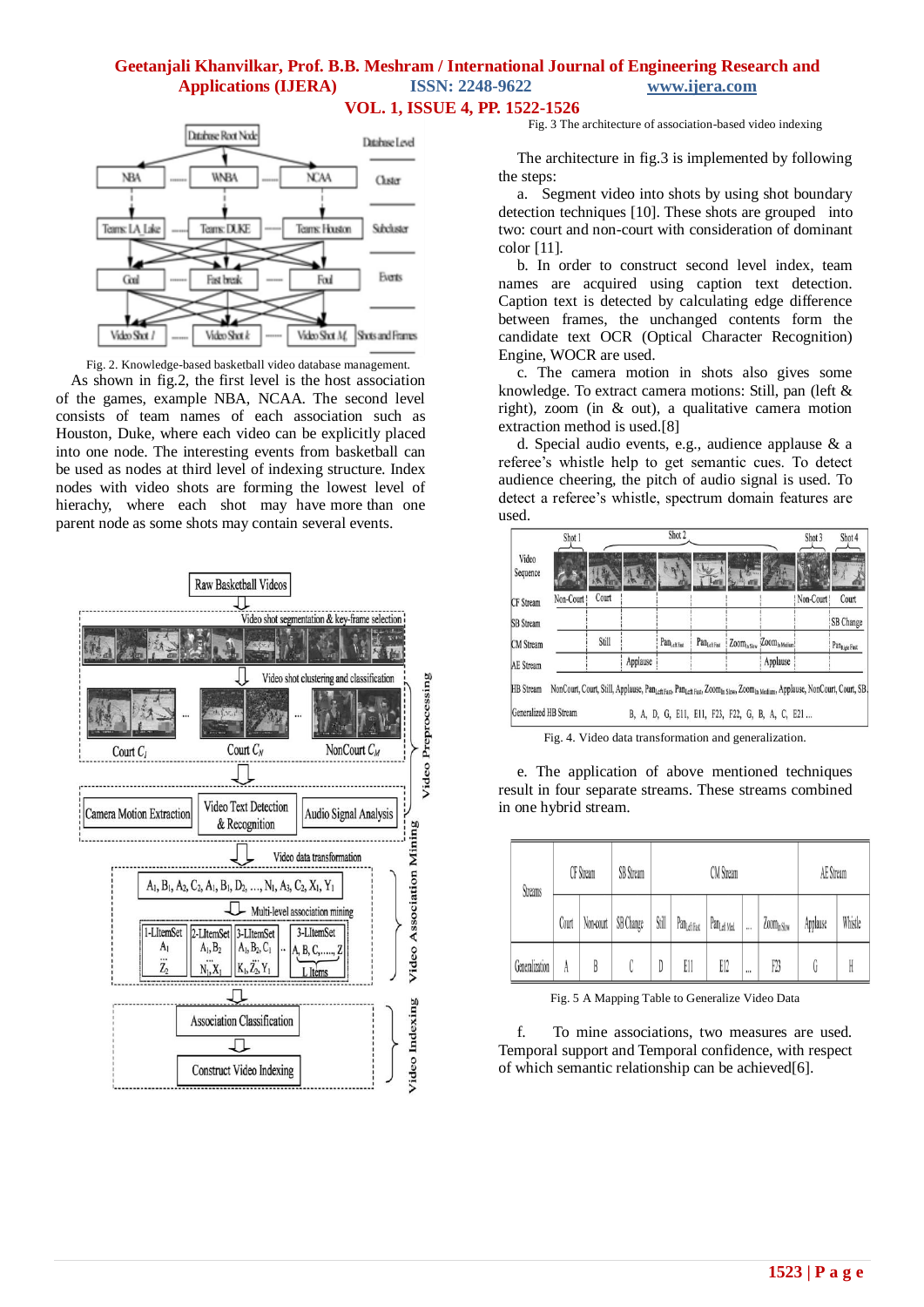# **Geetanjali Khanvilkar, Prof. B.B. Meshram / International Journal of Engineering Research and Applications (IJERA) ISSN: 2248-9622 www.ijera.com**

**VOL. 1, ISSUE 4, PP. 1522-1526**

# **III. PROPOSED ASSOCIATION MINING WORK**

To mine associations apriori is used. The drawback of Apriori is it works in iterative manner, where each iteration requires full database scanning. In order to lower the number of database scans instead of apriori, FP-growth algorithm is used. This will also lead to achieve efficient time and space complexity.

To have a compliance with temporal support, at some extent we will modify FP –tree algorithm. For the hybrid sequence fig.6, we will apply the first step of Apriori, to have the frequency of each event.Starting with null, whatever the temporal support accordingly we will partition the sequence.

Let  $TDT=2$ , then ABE FB BE (first two shots) is giving first window. By arranging these events in descending order of their frequency, we will have B:3, E:2,F:1, A:1 which gives rise to fig. 7a. Counter is used to keep track of occurrence of each event, every successive event is attached as child node to its parent node, more frequent one. While proceeding with next window, the overlapping shots are used to maintain temporal consistency among successive shots. The next window will be of second and third shots i.e. BE ADF. Arranging them in their order of frequency, we will get B:1, E:1, F:1, D:1, A:1 of which shot 2 with events BE is already processed, no counter increment for B, but with BEF as prefix, we need to add D as child node to F and then adding A as child node to D. Third and Fourth shots will form our third window to be processed. i.e. ADF EBDG, again by following same procedure as applied on previous windows, we will have B:1 E:1 D:2 A:1 F:1 G:1 of which D:1 F:1 A:1 events are already processed, we need to increment counters of B and E by one only and G should be added as child to D shown in fig 7c. The same procedure is repeated till the end of stream of video.

| 1. count $[] = \{ countA, countB, \ldots, \ldots, \ldots, \ldots \}$                    |
|-----------------------------------------------------------------------------------------|
| countA: counts event A                                                                  |
| countB: counts event B and so on                                                        |
| 2. scan the stream                                                                      |
| If $(A)$ count $A++$                                                                    |
| If $(B)$ count $B++$                                                                    |
| And so on                                                                               |
| 3. Arrange count $\lceil \cdot \rceil$ in descending order.                             |
| Sort the events and their frequencies in descending order.                              |
| 4. Select TDT                                                                           |
| 5. ShotNo=1                                                                             |
| $6$ root= $null$<br>//fp tree construction                                              |
| 7. scan shots(ShotNo+TDT)                                                               |
| 8. arrange them in order found in step2                                                 |
| 9. add first event as child node to root, second node as child node to first, and so on |
| $10 \text{ ShotNo++}$                                                                   |
| 11. while (end of stream)                                                               |
| 12. repeat steps 7 and 8                                                                |
| 13.<br>if prefix is common follow the already available path else add it as new branch  |
| $ShortNo++$<br>14.                                                                      |

15, end of while

#### Fig. 6 FP-tree Algorithm

 Starting with the leaf node, the conditional pattern base can be found. For let video data A, which is having two conditional pattern bases, <B:5 E:4 F:2 A:1> and <B:5E:4 F:2 D:1 A:1>.

As in each conditional pattern base the association is found for once and if support that mentions the least number of times the event should occur is 2, then no conditional fp-tree is obtained. This support threshold is different than the temporal support. In case of video data B, two conditional pattern bases are obtained,  $\langle B.5 \rangle$ E:4 F:2 D:1> and <B:5 E:4 D:2>. With second conditional pattern base D satisfies support 2, so can be used for determining conditional fp-tree. Similarly, for all nodes i.e. video data, conditional fp-tree are found. Then, applying temporal confidence the appropriate association rules are obtained.

| shot1  | shot2 | shot3 | shot4 | shot5 | shot <sub>6</sub> |
|--------|-------|-------|-------|-------|-------------------|
| ABEEFB | ВE    | ADF   | EBDG  |       | CEG               |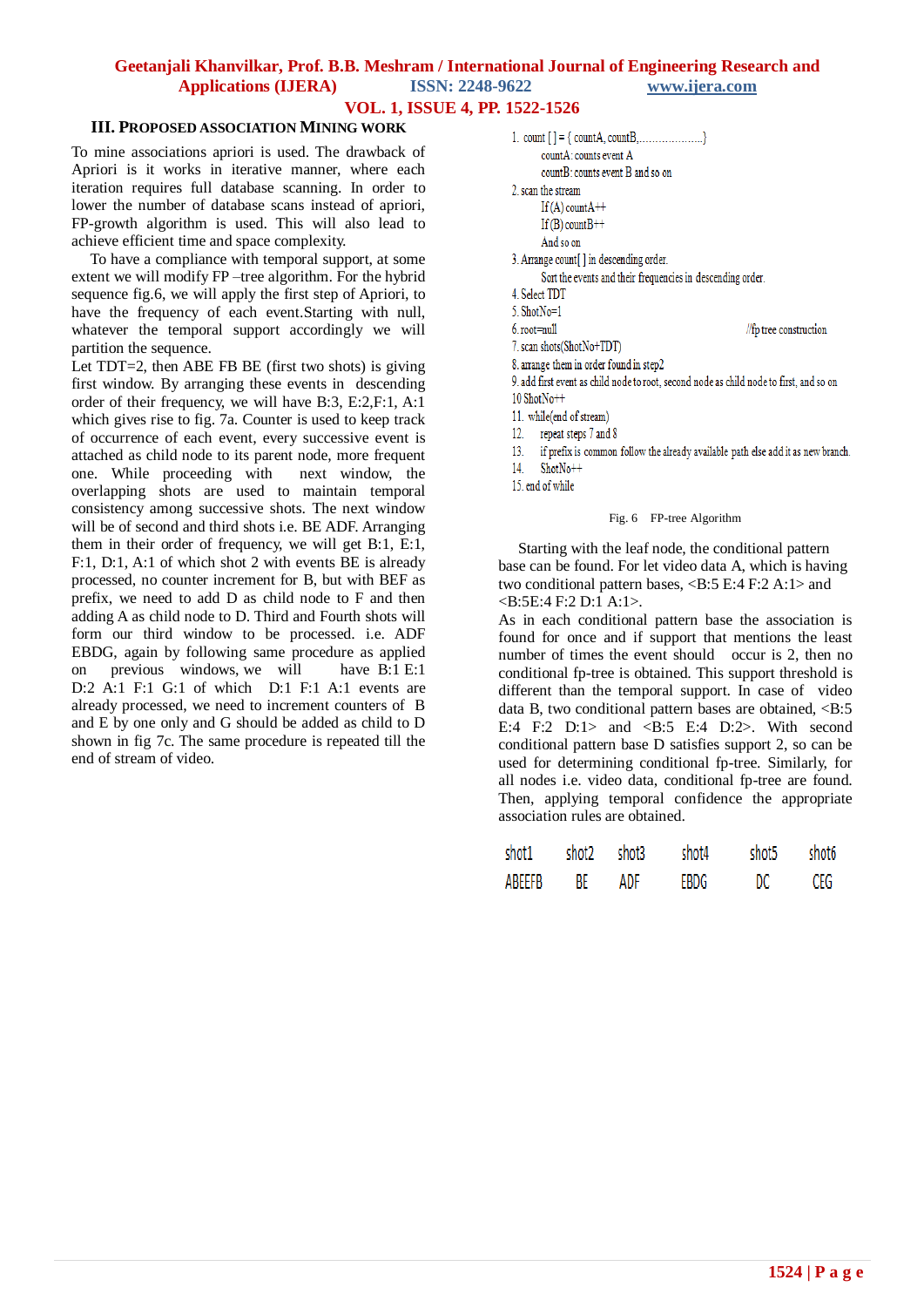# **Geetanjali Khanvilkar, Prof. B.B. Meshram / International Journal of Engineering Research and Applications (IJERA) ISSN: 2248-9622 www.ijera.com VOL. 1, ISSUE 4, PP. 1522-1526**



Fig. 7. FP-tree construction

| Video | Conditional pattern base                                                       | Conditional fp-             |  |
|-------|--------------------------------------------------------------------------------|-----------------------------|--|
| Data  |                                                                                | tree                        |  |
| A     | < B:5 E:4 F:2 A:1> < B:5 E:4 F:2 D:1 A:1>                                      | null                        |  |
| C     | <b:5 c:1="" d:2="" e:4=""></b:5>                                               | null                        |  |
| D     | <b:5 d:1="" e:4="" f:2=""> <b:5 d:2="" e:4=""></b:5></b:5>                     | $\langle B, E, D:2 \rangle$ |  |
| E     | $-B:5 E:4>$                                                                    | $\langle B, E:4 \rangle$    |  |
| F     | <b:5 e:4="" f:2=""></b:5>                                                      | $<$ B, E, F:2>              |  |
| G     | <b:5 d:1="" e:4="" f:2="" g:1=""><b:5 c:1="" d:2="" e:4="" g:1=""></b:5></b:5> | null                        |  |

#### Fig. 8. Frequent Event Determination

By searching patterns from hybrid stream with constraints, appropriate association can be mined as well as manually these associations are evaluated to put in appropriate class of event.[6] Once event is detected for each of the sequence of associated video data, indexing is done.

To simplify the concept of video indexing, flow chart is specified, which shows the flow among different steps involved in it. As FP-tree requires only two passes, it is faster than Apriori. It takes time to build, but once it is bilt, frequent sequence of video data are read off easily.



Fig. 9. Flow Chart for Video Indexing

#### IV. FUTURE WORKS AND CONCLUSION

 In this paper, we have proposed the FP-tree on Streamed data in order to increase the efficiency of association mining algorithm. The strategies presented here are specific to basketball videos, but for any kind of videos from which associations among events are to be extracted FP-tree can be applied. As FP-tree construction does not involve candidate set generation as that of Apriori, less computations, less number of scanning and less amount of time it takes to mine associations among events. In future to achieve more efficiency, multithreading capability is to be employed.

#### **REFERENCES**

- [1] Jian-Kang Wu: "Content-Based Indexing of Multimedia Databases" November/December 1997
- [2] Eung Kwan Kang, Sung Joo Kim, and Joon So0 Choi :"Video Retrieval Based On Scene Change Detection In Compressed Streams" August 1999
- [3] Mohand-SaõÈd Hacid, Member and Jacques Kouloumdjian :"A Database Approach For Modeling And Querying Video Data" Septeber/October 2000
- [4] Jianping Fan, Ahmed K. Elmagarmid*,* Xingquan Zhu, Walid G. Aref and Lide Wu: "ClassView:Hierarchical